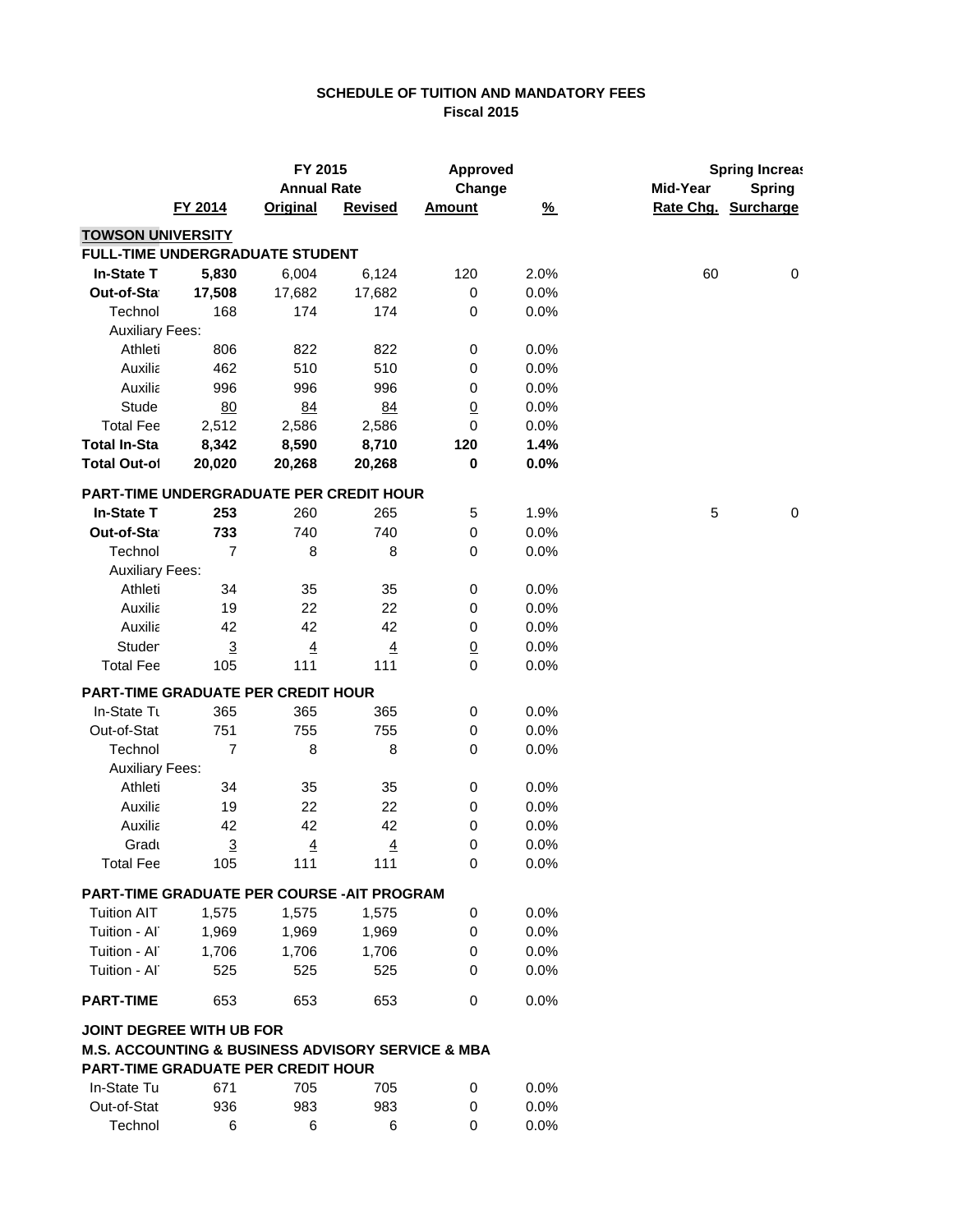| <b>Auxiliary Fees:</b> |    |    |    |   |         |
|------------------------|----|----|----|---|---------|
| <b>Auxilia</b>         | 3  | 3  | 3  |   | $0.0\%$ |
| <b>Auxilia</b>         | 23 | 23 | 23 | 0 | $0.0\%$ |
| Stude                  | 34 | 34 | 34 | 0 | $0.0\%$ |
| Stude                  | 9  | 9  | 9  | 0 | $0.0\%$ |
| Stude                  | 50 | 50 | 50 | 0 | $0.0\%$ |